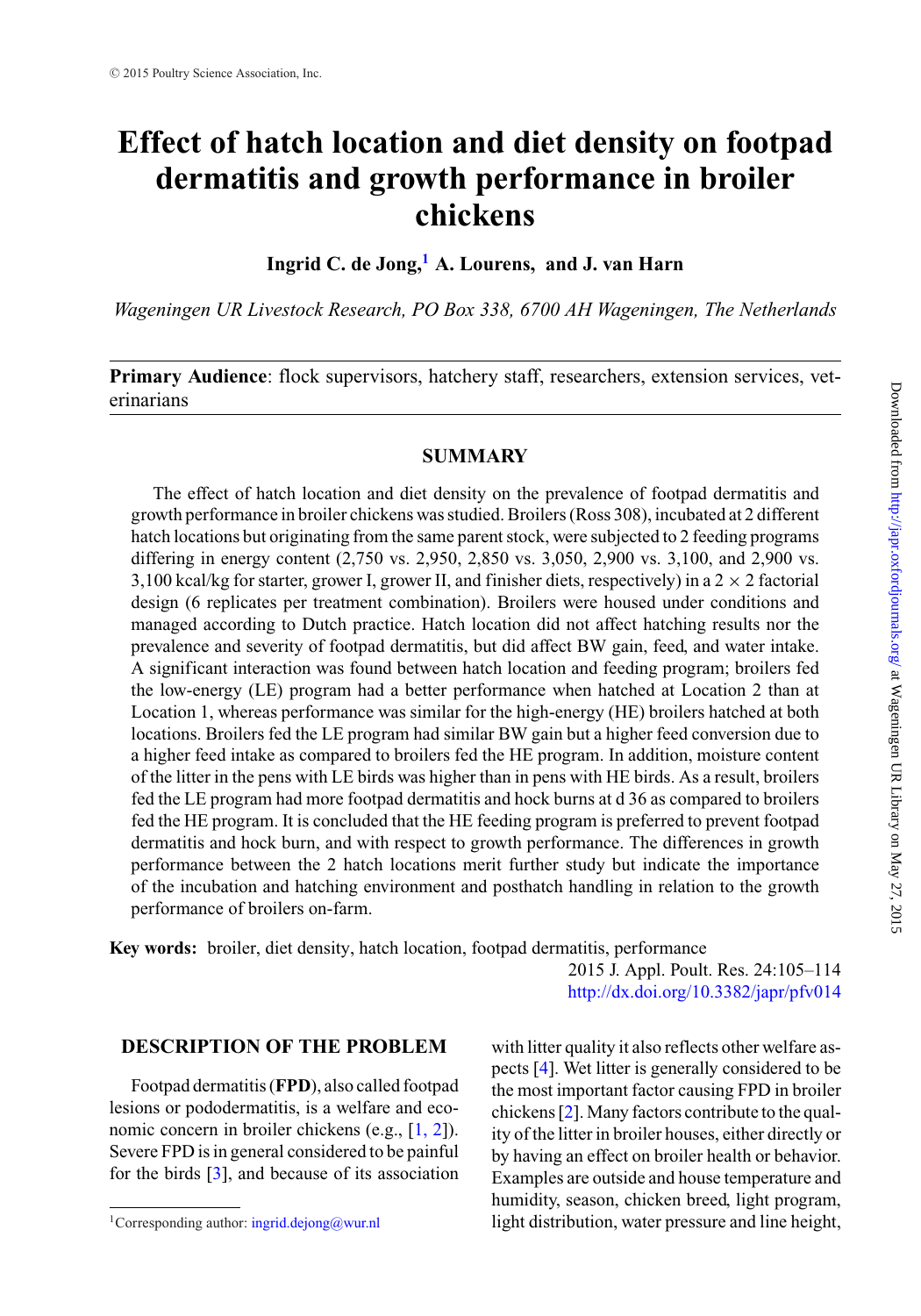type of drinking system, type and depth of litter, and various nutritional factors [\[2,](#page-8-2) [5\]](#page-8-3).

In a previous study on the prevalence of FPD in Dutch fast growing broiler chickens, it was found that farm management played a significant role in the prevalence of FPD [\[6\]](#page-8-4). Surprisingly, large differences were found between broilers from different hatcheries or even from different hatch locations of the same hatching company. From that particular study it could, however, not be determined if differences between hatcheries could be associated with differences related to the parent stock management confounded with hatch location or to specific conditions at the hatch location, or both  $[6]$ . Recently, it has been shown that breeder feed restriction programs (skip-a-day or every-day feeding) and incubation temperature programs affected histomorphological traits of footpads and may therefore have an effect on the risk to develop FPD [\[7\]](#page-8-5). However, in another study no relationship was found between incubation conditions and FPD [\[8\]](#page-8-6). It is therefore important to further elucidate why different FPD scores were found between hatcheries.

Nutrition is considered to be an important factor in the development of FPD, either by having an effect on feces consistency and thus on litter quality, or by improving skin health or skin strength [\[2,](#page-8-2) [5\]](#page-8-3). Nutritional factors that may have an effect on FPD are mineral levels (Na, K, Cl, Mg, Ca), levels and sources of protein, vitamin levels, use of nonstarch polysaccharide enzymes in wheat based diets, diet density [\[2\]](#page-8-2), and feed form [\[5\]](#page-8-3). For example, excess levels of sodium or potassium increase water intake which leads to wet litter [\[9\]](#page-8-7) and some feed ingredients like soybeans have high potassium levels and thus have similar effects on litter quality [\[10\]](#page-9-0). High levels of CP or feeding diets unbalanced in CP levels lead to wet droppings and increased risk for FPD [\[2\]](#page-8-2). In a study that examined the effects of diet density, 2 density levels were applied with equal protein:energy ratio. Broilers raised on the lowdensity diet had significantly less FPD compared with broilers fed the high-density diet [\[11\]](#page-9-1). Diet density also seemed one of the factors causing differences in FPD scores between feed companies in a previous study [\[6\]](#page-8-4). As a follow up, feed companies related to farms with contrasting FPD scores in that particular study were asked to provide the feed formulation used during the

time of that study. Information received by these feed companies indicated that low FPD scores seemed to be linked to low-density diets and vice versa. However, if diet density indeed affects FPD in broiler chickens, then this should be further studied in a controlled experiment.

Aim of the current study was therefore to study if diet density affects FPD and growth performance in broiler chickens. Broilers were fed either a high- or a low-density feeding program with a difference in ME of about 200 kcal/kg for each feeding phase. In addition, as a first step to further elucidate the effect of hatchery on FPD in broiler chickens [\[6\]](#page-8-4), broilers originating from the same parent stock were incubated at 2 locations of one hatching company that had different incubator types and applied different hatching management.

# **MATERIALS AND METHODS**

#### *Animals and Housing*

The study was carried out between October and November 2012 at the research facilities of Schothorst Feed Research, Lelystad, The Netherlands. One-day-old broiler chickens (21,600 Ross 308 as hatched) were housed in 24 identical pens of  $47.5 \text{ m}^2$  in 2 identical, climate controlled rooms until slaughter at 37 d age. Twelve pens per room were randomly assigned to the present study and treatments were equally divided over both rooms and over rows within a room. Each room was divided by a central corridor with 8 pens on both sides. Pens not assigned to the current study were used for another study (using broilers of the same batch) [\[1\]](#page-8-8). Per pen, 900 broilers were housed (19 chicks/m<sup>2</sup>) at placement). White wood shavings  $(1 \text{ kg/m}^2)$ were used as bedding material. Each pen had 11 feeder pans and 2 drinking lines with 72 nipples with drip cups. Environmental temperature was gradually reduced from 33◦C at d 1 to 19◦C at d 37. Lights were continuously on at d 1 and 2, and on d 37. From d 3 to 36 an intermittent lighting schedule was provided of 4L:4D and 4 periods of 3L:1D per 24 h. Light was off from 23:00 to 03:00, 06:00 to 07:00, 10:00 to 11:00, 14:00 to 15:00, and 18:00 to 19:00 hrs. Light intensity was 20 lux at animal height. Birds were vaccinated according to commercial practice, i.e., Infectious Bronchitis primer at d 1 at the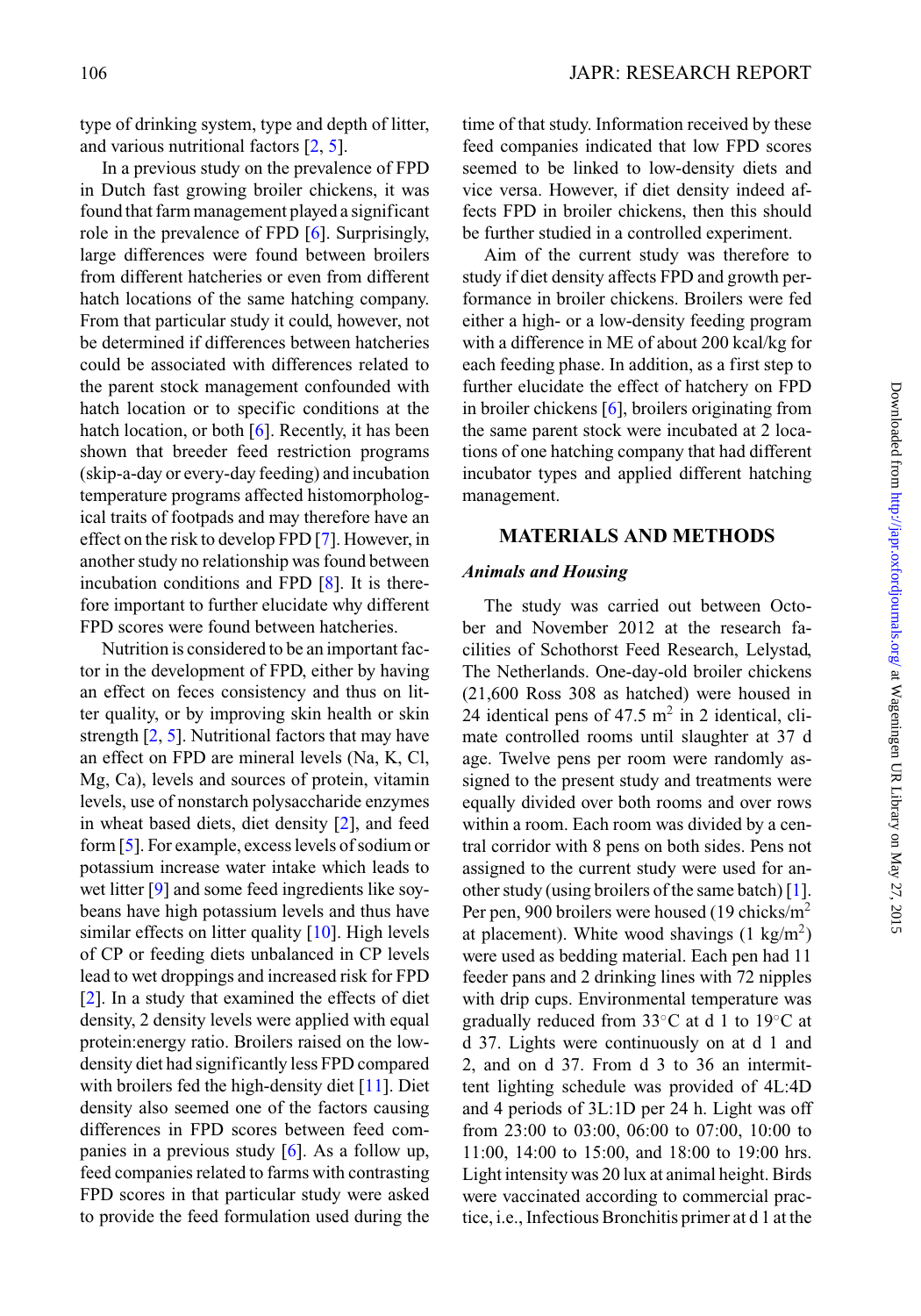hatchery, Newcastle Disease at d 14, and Gumboro at d 22.

#### *Treatments*

Four treatments were applied in a  $2 \times 2$  factorial design with 6 replicates per treatment combination: Hatch Location 1 or 2 (i.e., H1 and H2) and high-energy (**HE**) or low-energy (**LE**) feeding program, see below for details.

*Hatch location.* Broilers in the current study hatched from eggs incubated at 2 different locations (H1 and H2) of one hatching company. Both are commercial large scale single stage broiler hatcheries that have a weekly production of approximately 1.2 to 1.6 million broilers and are different in many aspects, such as incubator type (Pas Reform B.V., Zeddam, The Netherlands; and Petersime N.V., Zulte, Belgium) and specific management. H1 (Petersime incubators) was located 100-km northwest of H2 (Pas Reform incubators). Hatching eggs of one parent stock flock of 49 wk age were collected in a time period of 3 d. Per day, first grade hatching eggs were split into 2 similar batches and allotted to be incubated in one of the 2 hatcheries. In this study only first grade eggs weighing more than 50 g were used, and all second grade eggs such as floor eggs, misshapen eggs, double yolk eggs, and eggs with cracks, holes, dirt, or debris were excluded. Eggs were transported to both hatch locations in the afternoon of the third day, stored during 4 d and subsequently placed in the incubators at both hatch locations. Egg storage management was similar for both hatcheries (storage temperature between 16 and 18◦C and RH between 60 and 70%). Eggs were incubated according to the hatcheries' best practices, and no deviations from optimal had been observed. One-day-old chicks were transported to the study farm on the same day for H1 and H2 in one climate-controlled lorry under similar climatic conditions (transport route from H2 via H1 to the study farm). Crates were marked per hatch location and 1-day-old chicks were placed in the pens simultaneously.

*Study diets.* Birds received a commercial multiphase diet, i.e., starter from d 0 to 10, grower I from d 10 to 18, grower II from d 18 to 28, and finisher from d 28 to 37. All diets were pelleted (3-mm die), except the starter diets (crumbles). In the starter phase (0 to 10 d) a complete diet was provided. From grower I phase onwards the ration consisted of a complement diet plus whole wheat. At the study facility, complement grower I, grower II, and finisher diets were mixed with 15, 20, and 30% whole wheat, respectively. Half of the treatment groups were fed a HE ration and half of the treatment groups were fed a LE ration, hereinafter indicated with HE program and LE program. Composition of the complement diets and the rations in the different feeding phases are provided in Tables [1](#page-3-0) and [2.](#page-4-0) The feeding programs differed only in energy content, the HE diets were about 200 kcal/kg higher than the LE diets (Table [2\)](#page-4-0) in each feeding phase; protein, vitamin, and mineral contents of both feeding programs were equal. Complement diets were produced and supplied (in bulk) by a commercial feed company in The Netherlands.

### *Measures*

*Hatching results.* At the day of hatch, dead in shell were opened to determine true fertility and the timing of embryonic mortality by visual appraisal as described by Lourens et al. [\[12\]](#page-9-2), for both hatch locations. Chicks were assigned second grade by the presence of any sign of suboptimal development as described by [\[13\]](#page-9-3). One-dayold chick weight was determined by weighing 2 crates (180 chicks) per pen at placement.

*Litter quality.* On d 14, 21, and 36 litter was sampled per pen. From every pen 3 samples were collected from the same locations relative to the water line and feeder line. A plastic round tube  $(diameter = 5.5 cm)$  was used to punch the samples from the top of the litter to the floor. Samples were immediately stored at −20◦C and analyzed byWageningen UR Livestock Research for moisture content (drying during 24 h at 105◦C).

*Footpad dermatitis and hock burn.* Per pen, 20 males and 20 females were randomly selected at 21 and 36 d age and inspected. Footpad dermatitis was scored for both feet according to the 'Swedish' classification, i.e., score 0: no lesions or very small discoloration; score 1: discoloration but no deep lesion; score 2: deep lesion with ulcers or scabs, bumble foot [\[14\]](#page-9-4). Hock burns were scored for both hocks according to [\[15\]](#page-9-5), with a score ranging from 0 (no hock burn) to 4 (large black spot).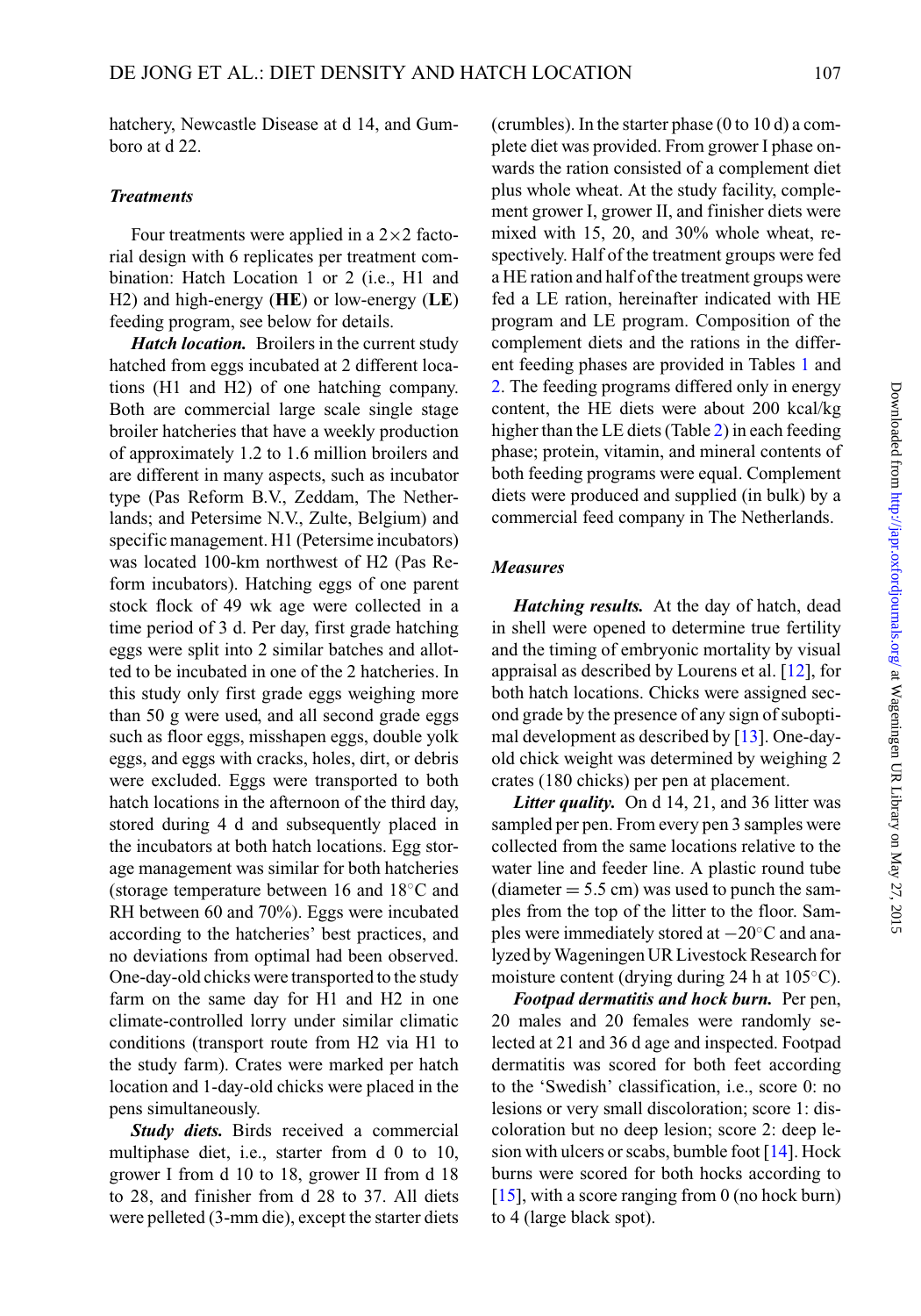| Period (Days)           |                          |                 | Starter   |              | Grower I  |              | Grower II |              | Finisher  |  |
|-------------------------|--------------------------|-----------------|-----------|--------------|-----------|--------------|-----------|--------------|-----------|--|
|                         |                          | (d 1 to $10)^2$ |           | (d 10 to 18) |           | (d 18 to 29) |           | (d 29 to 37) |           |  |
| Diets <sup>1</sup>      |                          | <b>HE</b>       | LE        | HE           | LE        | <b>HE</b>    | LE        | HE           | LE        |  |
| Wheat                   | $\overline{\frac{0}{0}}$ | 25.00           | 42.43     | 25.00        | 25.00     | 25.00        | 25.00     | 15.00        | 20.04     |  |
| Corn                    | $\%$                     | 34.12           | 19.97     | 28.16        | 33.51     | 27.48        | 33.28     | 33.44        | 34.99     |  |
| Soybean meal            | $\frac{0}{0}$            | 28.09           | 24.97     | 27.77        | 26.97     | 27.91        | 27.06     | 29.57        | 28.35     |  |
| Sunflower meal          | $\%$                     |                 | 2.50      |              |           |              |           |              |           |  |
| Rapeseed meal (00)      | $\%$                     | 3.00            | 3.00      | 8.00         | 8.00      | 8.00         | 8.00      | 10.00        | 10.00     |  |
| Fishmeal                | $\frac{0}{0}$            | 1.50            | 1.50      |              |           |              |           |              |           |  |
| Soy lecithin            | $\frac{0}{0}$            | 1.35            |           | 1.00         | 1.00      | 1.15         |           | 0.49         |           |  |
| Animal fat              | $\frac{0}{0}$            | 2.00            | 1.18      | 4.51         |           | 6.53         | 1.98      | 7.00         | 1.00      |  |
| Palm oil                | $\frac{0}{0}$            | 0.91            | 0.33      | 1.74         | 1.69      | 0.57         | 1.30      | 1.22         | 2.31      |  |
| DL-Methionine           | $\%$                     | 0.25            | 0.23      | 0.25         | 0.24      | 0.25         | 0.24      | 0.27         | 0.26      |  |
| L-Threonine             | $\frac{0}{0}$            | 0.09            | 0.10      | 0.10         | 0.10      | 0.10         | 0.10      | 0.10         | 0.11      |  |
| Lysine 50               | $\frac{0}{0}$            | 0.32            | 0.39      | 0.41         | 0.43      | 0.43         | 0.45      | 0.49         | 0.52      |  |
| Limestone               | $\frac{0}{0}$            | 0.84            | 0.81      | 0.58         | 0.58      | 0.91         | 0.87      | 1.00         | 1.00      |  |
| Monocalcium phosphate % |                          | 0.91            | 0.94      | 0.54         | 0.52      | 0.36         | 0.41      | 0.27         | 0.28      |  |
| Salt                    | $\frac{0}{0}$            | 0.09            | 0.12      | 0.15         | 0.15      | 0.16         | 0.16      | 0.17         | 0.17      |  |
| Premix I                |                          | 1.00            | 1.00      | 1.18         | 1.18      |              |           |              |           |  |
| Premix II               |                          |                 |           |              |           | 0.81         | 0.81      | 0.93         | 0.93      |  |
| NSP-enzyme              |                          | 0.02            | 0.02      | 0.02         | 0.02      | 0.02         | 0.02      | 0.02         | 0.02      |  |
| Phytase enzyme          |                          |                 |           | 0.02         | 0.02      | 0.02         | 0.02      | 0.02         | 0.02      |  |
| Coccidiostat (Maxiban)  |                          | 0.50            | 0.50      | 0.59         | 0.59      |              |           |              |           |  |
| Coccidiostat            |                          |                 |           |              |           | 0.31         | 0.31      |              |           |  |
| (Salinomycine)          |                          |                 |           |              |           |              |           |              |           |  |
|                         |                          | 100.00          | 100.00    | 100.00       | 100.00    | 100.00       | 100.00    | 100.00       | 100.00    |  |
| Calculated nutrients    |                          |                 |           |              |           |              |           |              |           |  |
| ME broiler              | kcal/kg $2,950$          |                 | 2,750     | 3,048        | 2,812     | 3,110        | 2,860     | 3,117        | 2,831     |  |
| CP                      | g/kg                     | 218 (217)       | 220 (223) | 220 (214)    | 220 (214) | 220 (223)    | 220 (219) | 229 (224)    | 229 (228) |  |
| Crude fat               | g/kg                     | 75(74)          | 45(49)    | 103 (96)     | 59 (58)   | 113(111)     | 65(68)    | 119(117)     | 66 (69)   |  |
| Crude fiber             | g/kg                     | 26(24)          | 31(33)    | 31 (31)      | 32(30)    | 31 (33)      | 32(34)    | 33(34)       | 34(33)    |  |
| Crude ash               | g/kg                     | 57 (56)         | 58 (60)   | 54 (55)      | 54(53)    | 51 (54)      | 51(52)    | 53 (54)      | 53 (53)   |  |
| Dig lysine              | g/kg                     | 11.6            | 11.6      | 12.0         | 12.0      | 12.1         | 12.1      | 13.0         | 13.0      |  |
| Dig methionine          | g/kg                     | 5.5             | 5.4       | 5.4          | 5.4       | 5.4          | 5.4       | 5.8          | 5.8       |  |
| $\text{Dig } M + C$     | g/kg                     | 8.5             | 8.5       | 8.5          | 8.6       | 8.5          | 8.5       | 9.0          | 9.0       |  |
| Dig threonine           | g/kg                     | 7.5             | 7.5       | 7.7          | 7.7       | 7.7          | 7.7       | 8.1          | 8.1       |  |
| Dig tryptophan          | g/kg                     | 2.3             | 2.3       | 2.3          | 2.3       | 2.3          | 2.3       | 2.4          | 2.4       |  |
| Starch                  | g/kg                     | 389 (368)       | 403 (377) | 353 (345)    | 387 (358) | 348 (318)    | 385 (355) | 328 (307)    | 368 (345) |  |
| Available calcium       | g/kg                     | 10.7            | 10.7      | 9.8          | 9.8       | 9.3          | 9.3       | 9.9          | 9.9       |  |
| Calcium                 | g/kg                     | 9.4(9.3)        | 9.4(10.0) | 7.9(8.5)     | 7.9(8.2)  | 7.4(8.2)     | 7.4(7.8)  | 7.6(8.0)     | 7.6(7.8)  |  |
| available P             | g/kg                     | 4.4             | 4.4       | 3.8          | 3.8       | 3.4          | 3.4       | 3.5          | 3.5       |  |
| Phosphorus (P)          | g/kg                     | 6.2(6.3)        | 6.2(6.8)  | 5.3(5.5)     | 5.3(5.6)  | 4.9(5.3)     | 4.9(5.1)  | 4.8(5.1)     | 4.8(5.1)  |  |
| Sodium                  | g/kg                     | 1.5(1.5)        | 1.6(1.9)  | 1.7(2.0)     | 1.7(1.8)  | 1.5(1.7)     | 1.5(1.9)  | 1.7(1.8)     | 1.7(1.7)  |  |
| Potassium               | g/kg                     | 8.3             | 8.2       | 8.5          | 8.5       | 8.5          | 8.5       | 8.9          | 8.9       |  |

<span id="page-3-0"></span>**Table 1.** Composition and calculated contents of the study supplemental diets. Analyzed contents are shown between parentheses.

 ${}^{1}$ Dig = Digestible; NSP = Nonstarch polysaccharide.

 $^{2}$ HE = High-energy feeding program; LE = Low-energy feeding program.

*Growth performance.* BW was determined at d 37 by weighing all remaining birds per pen. Body weights at d 10, 18, and 28 were determined using an automated weighing plateau in the pen  $[16]$ . Feed intake and water intake were determined per pen per feeding phase (d 0 to 10, 10 to 18, 18 to 28, and 28 to 37). Mortality was recorded daily per pen.

## *Statistical Analysis*

Fertility, embryo mortality, and hatchability of first and second grade chicks were analyzed using a generalized linear mixed model procedure for a binomial distribution with a logit link function. The generalized linear mixed model model produced log transformed values for the means, and back transformed means were used for further discussion. Embryo mortality and hatchability were analyzed as percentage of the fertile eggs, with incubator tray as study unit. The significance of differences between means was determined with the PDIFF option of the LSMEANS statement of Genstat software (Genstat Release 15.2). The model used was:

$$
Y = \mu + H \text{atchery}_i + \text{error}_i
$$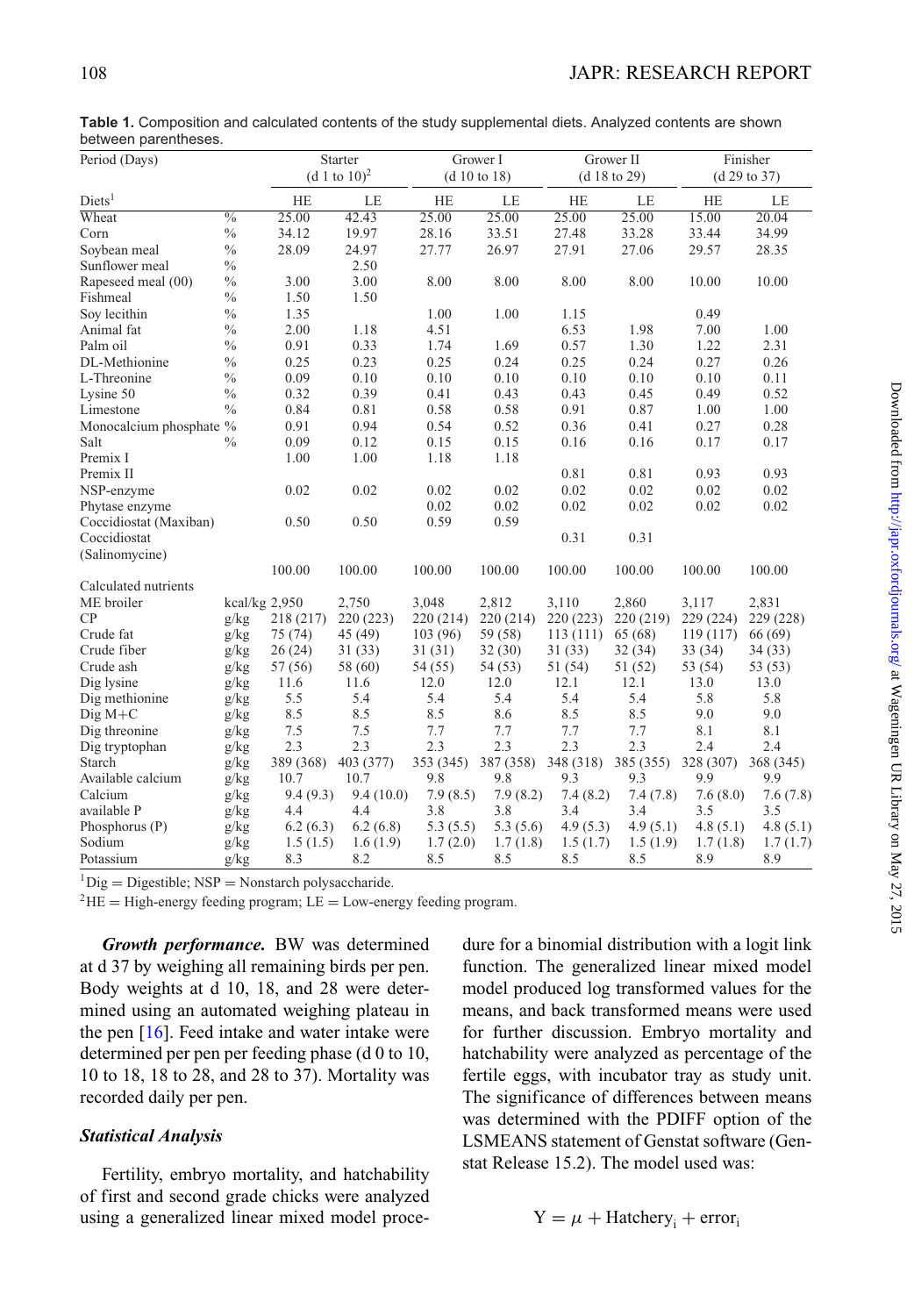# DE JONG ET AL.: DIET DENSITY AND HATCH LOCATION 109

|                                                  |                           | Starter<br>$(d 1 to 10)^2$ |                       |           | Grower I<br>(d 10 to 18) | Grower II<br>(d 18 to 29) |              | Finisher<br>(d 29 to 37) |                  |
|--------------------------------------------------|---------------------------|----------------------------|-----------------------|-----------|--------------------------|---------------------------|--------------|--------------------------|------------------|
|                                                  |                           | <b>HE</b>                  | LE                    | <b>HE</b> | LE                       | <b>HE</b>                 | LE           | <b>HE</b>                | LE               |
| Percent supplemental diet<br>Percent whole wheat |                           | 100<br>$\mathbf{0}$        | 100<br>$\overline{0}$ | 85<br>15  | 85<br>15                 | 80<br>20                  | 80<br>20     | 70<br>30                 | 70<br>30         |
| Calculated nutrients                             |                           |                            |                       |           |                          |                           |              |                          |                  |
| ME broiler                                       | kcal/kg                   | 2,950                      | 2,750                 | 3,050     | 2,849                    | 3,100                     | 2,900        | 3,100                    | 2,900            |
| CP                                               | g/kg                      | 218                        | 220                   | 204       | 204                      | 198                       | 198          | 193                      | 194              |
| Crude fat                                        | g/kg                      | 75                         | 45                    | 90        | 53                       | 94                        | 56           | 89                       | 52               |
| Crude fiber                                      | g/kg                      | 26                         | 31                    | 30        | 31                       | 30                        | 30           | 30                       | 31               |
| Crude ash                                        | g/kg                      | 57                         | 58                    | 48        | 48                       | 44                        | 44           | 41                       | 42               |
| $\text{Dig}$ lysine <sup>1</sup>                 | g/kg                      | 11.6                       | 11.6                  | 10.6      | 10.6                     | 10.2                      | 10.2         | 9.9                      | 9.9              |
| Dig methionine                                   | g/kg                      | 5.5                        | 5.4                   | 4.9       | 4.8                      | 4.7                       | 4.6          | 4.5                      | 4.5              |
| $DigitM+C$                                       | g/kg                      | 8.5                        | 8.5                   | 7.8       | 7.8                      | 7.6                       | 7.6          | 7.4                      | 7.4              |
| Dig threonine                                    | g/kg                      | 7.5                        | 7.5                   | 6.9       | 6.9                      | 6.6                       | 6.6          | 6.4                      | 6.4              |
| Dig tryptophan                                   | g/kg                      | 2.3                        | 2.3                   | 2.1       | 2.1                      | 2.1                       | 2.1          | 2.0                      | 2.0              |
| Starch                                           | g/kg                      | 389                        | 403                   | 387       | 415                      | 394                       | 423          | 402                      | 430              |
| Available Ca                                     | g/kg                      | 10.7                       | 10.7                  | 8.4       | 8.4                      | 7.5                       | 7.5          | 7.0                      | 7.0              |
| Ca                                               | g/kg                      | 9.4                        | 9.4                   | 6.8       | 6.8                      | 6.0                       | 6.0          | 5.4                      | 5.4              |
| oP                                               | g/kg                      | 4.4                        | 4.4                   | 3.4       | 3.4                      | 3.0                       | 3.0          | 2.8                      | 2.8              |
| $\mathbf{P}$                                     | g/kg                      | 6.2                        | 6.2                   | 5.0       | 5.0                      | 4.5                       | 4.5          | 4.3                      | 4.3              |
| Na                                               | g/kg                      | 1.5                        | 1.6                   | 1.5       | 1.5                      | 1.2                       | 1.2          | 1.2                      | 1.2              |
| K                                                | g/kg                      | 8.3                        | 8.2                   | 7.9       | 7.9                      | 7.6                       | 7.6          | 7.5                      | 7.5              |
| Cu                                               | mg/kg                     | 15.0                       | 15.0                  | 15.5      | 15.5                     | 15.5                      | 15.5         | 15.9                     | 15.9             |
| J                                                | mg/kg                     | 2.0                        | 2.0                   | 2.0       | 2.0                      | 2.0                       | 2.0          | 2.0                      | 2.0              |
| Fe                                               | mg/kg                     | 80                         | 80                    | 80        | 80                       | 60                        | 60           | 50                       | 50               |
| Mn                                               | mg/kg                     | 80                         | 80                    | 80        | 80                       | 60                        | 60           | 60                       | 60               |
| Zn                                               | mg/kg                     | 100                        | 100                   | 100       | 100                      | 80                        | 80           | 80                       | 80               |
| Se                                               | mg/kg                     | 0.3                        | 0.3                   | 0.3       | 0.3                      | 0.3                       | 0.3          | 0.3                      | 0.3              |
| Co                                               | mg/kg                     | 0.2                        | 0.2                   | 0.2       | 0.2                      | 0.2                       | 0.2          | 0.2                      | 0.2              |
| Vitamin A                                        | IU/kg                     | 12,000                     | 12,000                | 12,036    | 12,036                   | 11,953                    | 11,953       | 10,015                   | 10,015           |
| Vitamin D3                                       | IU/kg                     | 3,500                      | 3,500                 | 3,511     | 3,511                    | 2,988                     | 2,988        | 2,504                    | 2,504            |
| Vitamin E                                        | IU/kg                     | 100                        | 100                   | 100       | 100                      | 60                        | 60           | 60                       | 60               |
| 6-Phytase                                        | phytase units             | 350                        | 350                   | 425       | 425                      | 440                       | 440          | 455                      | 455              |
| Endo-1,4-beta-xylanase                           | endo-pentosanase units/kg | 2,182                      | 2,182                 | 2,202     | 2,202                    | 2,182                     | 2,182        | 2,195                    | 2,195            |
| Nicarbazin                                       | mg/kg                     | 50                         | 50                    | 50        | 50                       | $\overline{0}$            | $\mathbf{0}$ | $\mathbf{0}$             | $\boldsymbol{0}$ |
| Narasin                                          | mg/kg                     | 50                         | 50                    | 50        | 50                       | $\overline{0}$            | $\mathbf{0}$ | $\mathbf{0}$             | $\boldsymbol{0}$ |
| Salinomycine                                     | mg/kg                     | $\mathbf{0}$               | $\theta$              | $\theta$  | $\theta$                 | 69                        | 69           | $\theta$                 | $\theta$         |

<span id="page-4-0"></span>

|  |  |  |  |  |  | Table 2. Calculated contents of the study diets/rations (supplemental diet $+$ wheat). |  |  |
|--|--|--|--|--|--|----------------------------------------------------------------------------------------|--|--|
|--|--|--|--|--|--|----------------------------------------------------------------------------------------|--|--|

 ${}^{1}$ Dig = Digestible.

 $^{2}$ HE = High-energy feeding program; LE = Low-energy feeding program.

#### Where:

Y: Response parameter  $\mu$ : General mean Hatchery: Effect of hatch location  $(i = 1, 2)$ error: Error term

The further study was carried out as a  $2 \times 2$ factorial trial, with feeding program (high or low dietary energy program; HE or LE) and hatchery location (Location 1 or 2; H1 or H2) as factors, pen as study unit, and room and row within the roo[m](#page-5-0) as blocking factors. Data were first analyzed for outliers (Doornbos test [\[17\]](#page-9-7)). Significant outliers (i.e., observed value with residual outside the range of 2.5<sup>∗</sup> SE of residuals) were excluded from the dataset prior to statistical analysis. Data were statistically analyzed by ANOVA using the following model:

 $Y_{ijklm} = \mu + \text{Room}_i + \text{Block}_i + \text{Dict}_k$ + Hatchery<sub>1</sub> + Diet  $*$  Hatchery<sub>k1</sub> + error<sub>ijklm</sub>

Where:

Y: Response parameter  $\mu$ : General mean Room: Effect of climate room  $(i = 1,2)$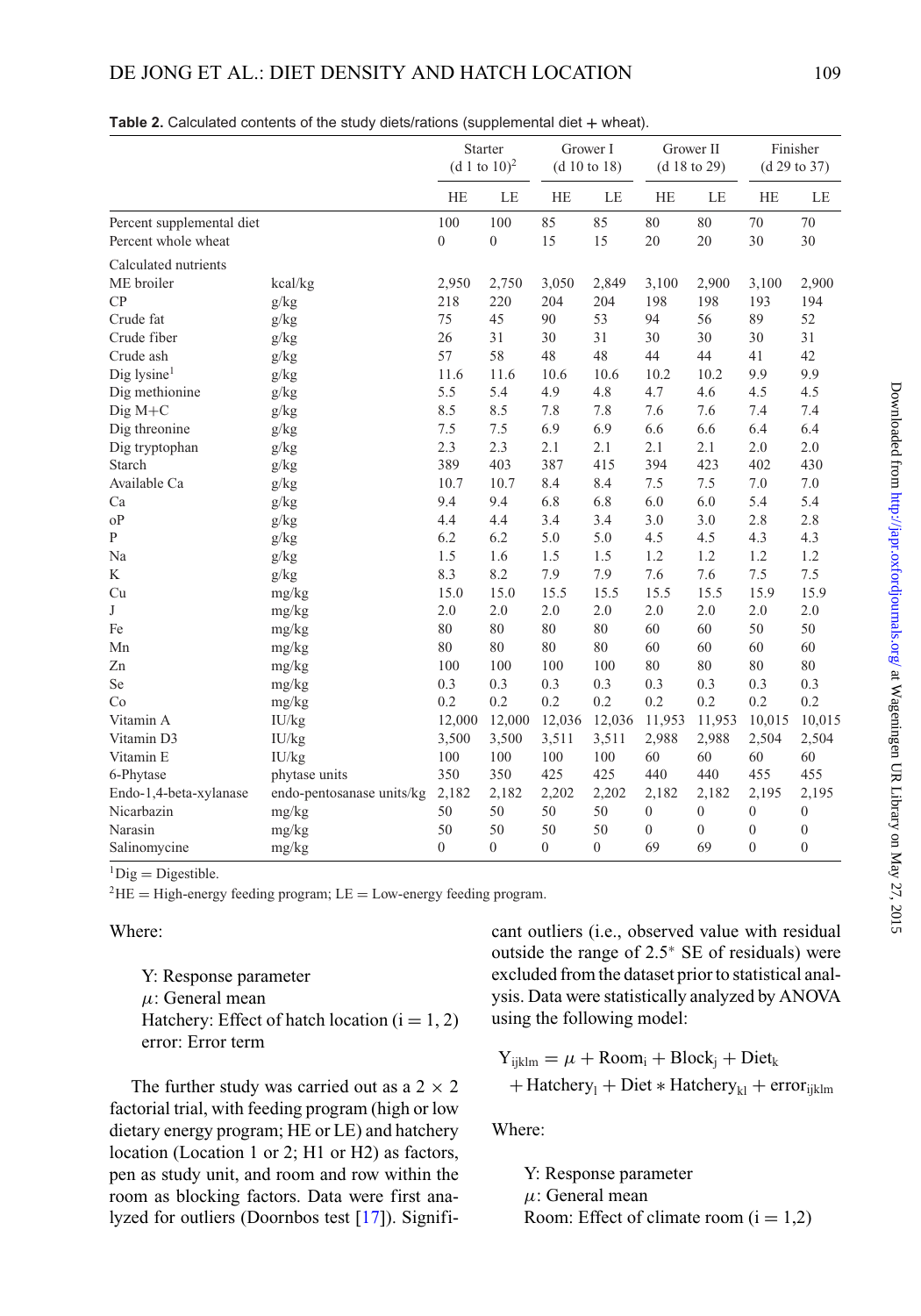|                                              | H1                | H <sub>2</sub>    | <b>SEM</b> | $P$ -value |
|----------------------------------------------|-------------------|-------------------|------------|------------|
| Hatching results                             |                   |                   |            |            |
| Cracks <sup>1</sup> $(\% )$                  | 0.83              | 0.83              | 0.11       | 1.000      |
| Rots <sup>1</sup> (%)                        | 0.33              | 0.25              | 0.08       | 0.580      |
| Infertiles <sup>1</sup> $(\% )$              | 11.26             | 11.21             | 0.42       | 0.956      |
| <i>Embryonic mortality</i> <sup>2</sup>      | 5.88              | 6.21              | 0.33       | 0.630      |
| Early $(d 1 to 2)$                           | 0.66              | 0.72              | 0.12       | 0.847      |
| Blood ring $(d_3)$                           | 1.37              | 1.37              | 0.18       | 1.000      |
| Eye present $(d 4 to 10)$                    | 1.00 <sup>A</sup> | 1.46 <sup>B</sup> | 0.13       | 0.069      |
| Feathers present (d 11 to 17)                | 0.37              | 0.52              | 0.09       | 0.383      |
| Large yolk remains outside body (d 18 to 20) | 1.38              | 1.09              | 0.17       | 0.319      |
| Ready to hatch (d 21)                        | 1.10              | 1.05              | 0.16       | 0.843      |
| Dead and second grade chicks                 | 0.15              | 0.19              | 0.06       | 0.681      |
| First grade chicks                           | 93.97             | 93.60             | 0.33       | 0.810      |

<span id="page-5-0"></span>**Table 3.** Hatching results and chick quality of chicks of 2 different hatch locations (H1 and H2, see description in the Methods section).

1Expressed as percent eggs set.

<sup>2</sup>Expressed as percent fertile eggs.

<sup>A,B</sup>Different superscripts within a row indicate a tendency (0.05  $\leq$  *P*  $\leq$  0.10).

Block: Effect of row within room  $(i = 1,2)$ Diet: Effect of dietary energy level  $(k = 1,2)$ Hatchery: Effect of hatch location  $(l = 1,2)$ Diet∗Hatchery: Interaction effect between diet and hatchery Error: Error term

Effects with  $P \leq 0.05$  were considered to be statistically significant, whereas  $0.05 < P < 0.10$ were considered trends. All analyses were performed using Genstat Release 15.2, VSN International Ltd.

### **RESULTS AND DISCUSSION**

Incubation of eggs, from the same parent stock and collected simultaneously, at 2 different locations of one hatching company did not result in different hatching results (Table [3\)](#page-5-0). Weights of the 1-day-old chicks at placement did also not differ (H1: 44.9  $\pm$  0.4 g; H2: 45.0  $\pm$  0.2 g). However, during the growth period, broilers from a different hatch location differed in feed and water intake and in BW gain (Table [4\)](#page-6-0). With respect to BW gain, there was a significant interaction between hatch location and diet density (Table [4\)](#page-6-0). Broilers fed the LE program had a significantly higher BW gain at d 37 when hatched at H2 as compared to broilers hatched at H1. In addition, a tendency for an interaction was found for feed intake; feed intake was highest

for broilers fed the LE program and hatched at H2 as compared to broilers fed LE program and hatched at H1 or broilers fed the HE program (Table [4\)](#page-6-0). FCR and water intake were significantly higher for the LE program as compared to the HE program (Table [4\)](#page-6-0). Water:feed ratio and mortality were not affected by feed program and hatch location.

The finding of our previous study that broilers hatched at the 2 hatch locations differed with respect to prevalence of FPD [\[6\]](#page-8-4) could not be confirmed in the current study, although numerically the results were in the same direction (more FPD at H2) (Table [5\)](#page-6-1). There were also no differences in litter DM content, thus moisture level, between H1 and H2 (Table [6\)](#page-7-0). Although there is some evidence that hatching conditions and breeder feed programs may affect the morphological aspects of feet, and thus might affect the risk to develop FPD [\[7\]](#page-8-5), others have found opposite results with respect to incubation conditions [\[8\]](#page-8-6). Thus, the effect of breeder feeding programs or diets and incubation conditions on the risk to develop FPD clearly merits further study.

It is generally known that pre-incubation conditions (such as egg storage conditions, egg size, egg weight, age of breeders, etc.), incubation conditions (temperature, humidity, ventilation, turning, concentration of gases, etc.), and posthatch handling affect chick quality and later performance (see  $[18]$  for a review). In the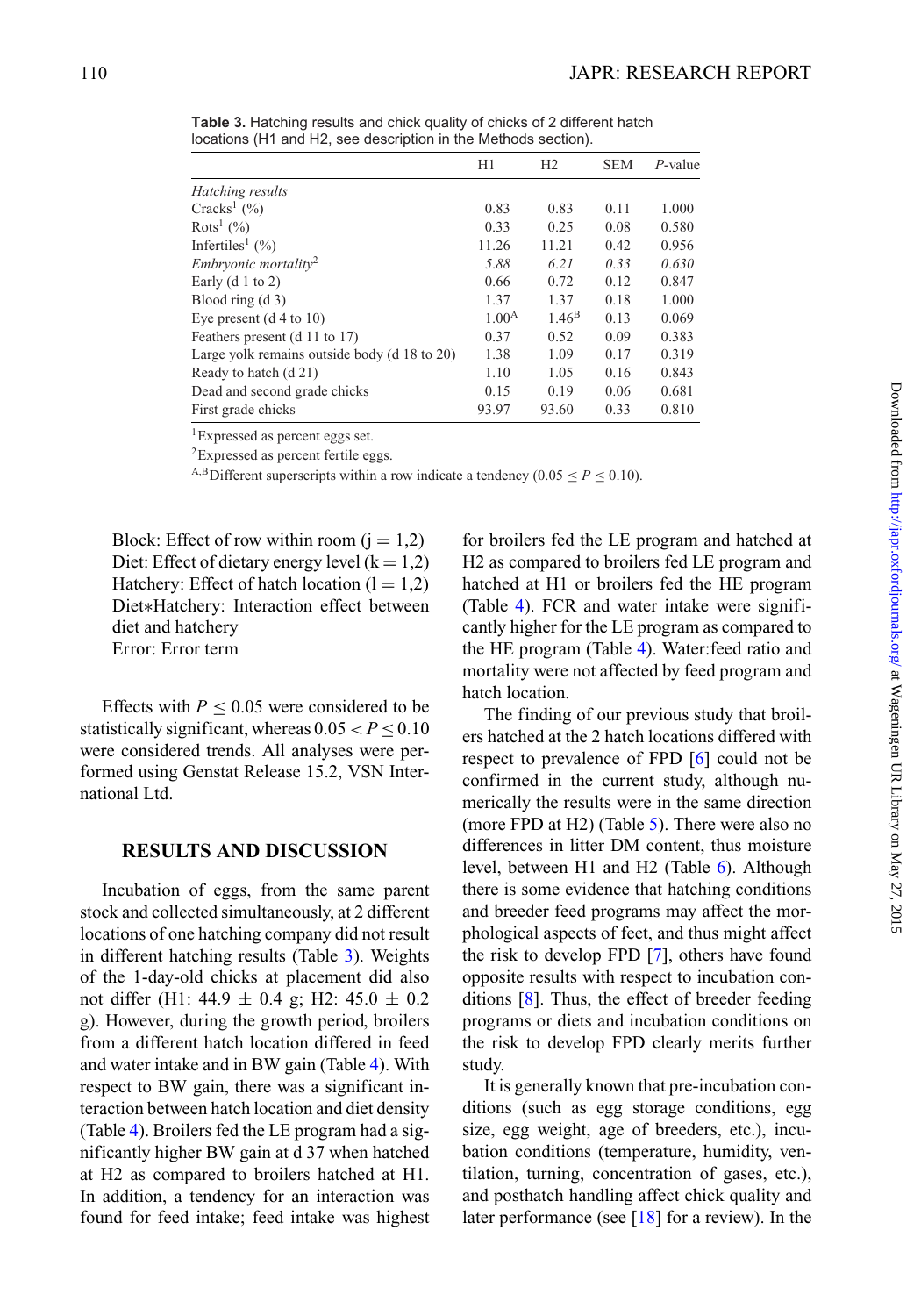|                                                |                      | BW gain $(g)$ Feed intake $(g)$ | FCR     | Water intake (mL) Water: feed ratio Mortality (%) |       |      |
|------------------------------------------------|----------------------|---------------------------------|---------|---------------------------------------------------|-------|------|
| Treatment <sup>1</sup>                         |                      |                                 |         |                                                   |       |      |
| LE H1                                          | 1,990 <sup>b</sup>   | $3,335^{b}$                     | 1.677   | 5,624                                             | 1.687 | 2.6  |
| LE H <sub>2</sub>                              | $2,128^a$            | $3,500^a$                       | 1.645   | 5,822                                             | 1.663 | 2.6  |
| HE H1                                          | $2,080$ <sup>a</sup> | $3,293^b$                       | 1.584   | 5,547                                             | 1.685 | 1.9  |
| HE H <sub>2</sub>                              | $2,099^a$            | $3,324^b$                       | 1.584   | 5,649                                             | 1.700 | 2.6  |
| <b>LSD</b>                                     | 84.8                 | 101.4                           | 0.04    | 156.6                                             | 0.05  | 0.68 |
| <i>P</i> -value diet $*$ hatch location $0.05$ |                      | 0.06                            | 0.26    | 0.38                                              | 0.32  | 0.11 |
| <b>Diet</b>                                    |                      |                                 |         |                                                   |       |      |
| LE                                             | 2,059                | $3,417^a$                       |         | $1.661^a$ 5,723 <sup>a</sup>                      | 1.675 | 2.6  |
| HE                                             | 2,089                | 3,309 <sup>b</sup>              |         | $1.584^b$ 5,598 <sup>b</sup>                      | 1.692 | 2.3  |
| <b>LSD</b>                                     | 59.9                 | 71.7                            | 0.029   | 110.8                                             | 0.039 | 0.48 |
| $P$ -value                                     | 0.30                 | 0.005                           | < 0.001 | 0.03                                              | 0.37  | 0.19 |
| <b>Hatch location</b>                          |                      |                                 |         |                                                   |       |      |
| H1                                             | $2,035^b$            | $3,314^b$                       | 1.631   | 5,586 <sup>b</sup>                                | 1.686 | 2.3  |
| H2                                             | $2,113^a$            | $3,412^a$                       | 1.615   | 5,736 <sup>a</sup>                                | 1.681 | 2.6  |
| <b>LSD</b>                                     | 59.9                 | 71.7                            | 0.029   | 110.8                                             | 0.039 | 0.48 |
| $P$ -value                                     | 0.014                | 0.010                           | 0.265   | 0.011                                             | 0.801 | 0.19 |

<span id="page-6-0"></span>**Table 4.** Effect hatch location and diet density on technical performance results from 0 to 37 d age.

<sup>a,b</sup>Different superscripts within a column indicate a significant treatment effect ( $P \le 0.05$ ).

 ${}^{1}$ LE = Low-energy feeding program; HE = High-energy feeding program; H1 and H2 = Hatch location.

|                                    | d21                          |                          | d <sub>36</sub>    |                          |  |
|------------------------------------|------------------------------|--------------------------|--------------------|--------------------------|--|
|                                    | Hock burn score <sup>2</sup> | $FPD$ score <sup>2</sup> | Hock burn $score2$ | $FPD$ score <sup>2</sup> |  |
| Treatment <sup>1</sup>             |                              |                          |                    |                          |  |
| LE H1                              | 0.91                         | 0.75                     | 1.81               | 1.09                     |  |
| LE H <sub>2</sub>                  | 1.00                         | 0.94                     | 1.72               | 1.29                     |  |
| HE H1                              | 0.96                         | 0.63                     | 1.48               | 0.84                     |  |
| HE H <sub>2</sub>                  | 0.90                         | 0.57                     | 1.48               | 0.90                     |  |
| <b>LSD</b>                         | 0.19                         | 0.36                     | 0.30               | 0.29                     |  |
| $P$ -value diet $*$ hatch location | 0.23                         | 0.31                     | 0.62               | 0.51                     |  |
| <b>Diet</b>                        |                              |                          |                    |                          |  |
| LE                                 | 0.96                         | $0.84^{A}$               | 1.76 <sup>a</sup>  | 1.19 <sup>a</sup>        |  |
| <b>HE</b>                          | 0.93                         | 0.60 <sup>B</sup>        | 1.48 <sup>b</sup>  | 0.87 <sup>b</sup>        |  |
| <b>LSD</b>                         | 0.13                         | 0.25                     | 0.21               | 0.21                     |  |
| $P$ -value                         | 0.65                         | 0.06                     | 0,01               | 0.004                    |  |
| <b>Hatch location</b>              |                              |                          |                    |                          |  |
| H1                                 | 0.94                         | 0.69                     | 1.64               | 0.96                     |  |
| H2                                 | 0.95                         | 0.76                     | 1.60               | 1.09                     |  |
| <b>LSD</b>                         | 0.13                         | 0.25                     | 0.21               | 0.21                     |  |
| $P$ -value                         | 0.85                         | 0.59                     | 0.65               | 0.21                     |  |

<span id="page-6-1"></span>**Table 5.** Effect of diet density and hatch location on the average score for hock burns and footpad dermatitis at 21 and 36 d age.

a,bDifferent superscripts within a column indicate a significant treatment effect ( $P \le 0.05$ ).

A,BDifferent superscripts within a column indicate a tendency ( $0.05 \le P \le 0.10$ ).

 ${}^{1}$ LE = Low-energy feeding program; HE = High-energy feeding program; H1 and H2 = Hatch location; LSD = Least significant difference.

<sup>2</sup>For hock burns and footpad dermatitis (FPD), the average score per treatment is presented.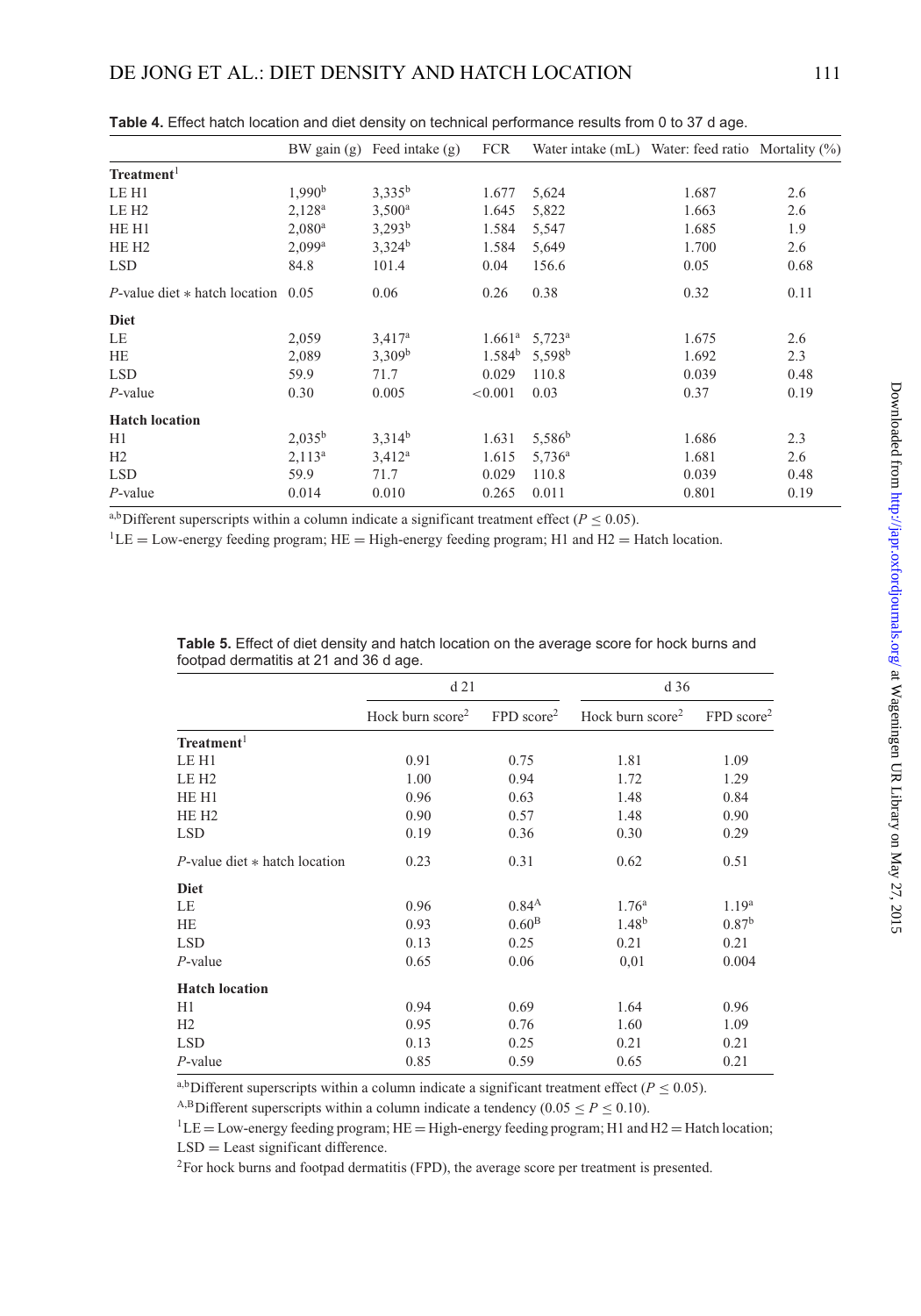|                                    | d 14 | d 21             | d 36             |
|------------------------------------|------|------------------|------------------|
| Treatment <sup>1</sup>             |      |                  |                  |
| LE H1                              | 665  | 596              | 515              |
| LE H <sub>2</sub>                  | 643  | 576              | 527              |
| HE H1                              | 672  | 616              | 589              |
| HE <sub>H2</sub>                   | 673  | 623              | 593              |
| <b>LSD</b>                         | 53   | 36               | 44               |
| $P$ -value diet $*$ hatch location | 0.54 | 0.28             | 0.76             |
| <b>Diet</b>                        |      |                  |                  |
| LE                                 | 654  | 586 <sup>b</sup> | 521 <sup>b</sup> |
| <b>HE</b>                          | 672  | 619 <sup>a</sup> | 591 <sup>a</sup> |
| <b>LSD</b>                         | 37   | 26               | 31               |
| $P$ -value                         | 0.31 | 0.014 < 0.001    |                  |
| <b>Hatch location</b>              |      |                  |                  |
| H1                                 | 668  | 606              | 552              |
| H2                                 | 658  | 599              | 557              |
| <b>LSD</b>                         | 37   | 26               | 31               |
| $P$ -value                         | 0.56 | 0.59             | 0.60             |

<span id="page-7-0"></span>**Table 6.** Effect of hatch location and diet density on DM content (grams per kilogram) of the litter sampled at 14, 21, and 36 d age.

a,b Different superscripts within a column indicate a significant treatment effect ( $P \le 0.05$ ).

 ${}^{1}$ LE = Low-energy feeding program; HE = Highenergy feeding program;  $H1$  and  $H2 = H$ atch location; LSD = Least significant difference.

current study, pre-incubation conditions were equal for H1 and H2, and only incubation conditions and posthatch handling differed between H1 and H2. No effects were found on hatching results, which could be expected because incubation conditions may have differed at both locations since for example different types of incubators were used [\[18\]](#page-9-8). However, growth performance differed between H1 and H2 and interacted with feeding program. This is an interesting finding that merits further study; as various factors such as incubating conditions (temperature, humidity, concentration of gases, etc.) and posthatch handling might have been different between both hatch locations, it is necessary to study these independently to unravel the underlying mechanisms.

Litter quality was significantly affected by feeding program. Pens with broilers fed the HE program had a significantly lower litter moisture content at 21 and 36 d age (Table  $6$ ). Differences in litter quality between the diet treatments were also reflected in the scores for FPD and hock burns (Table [5\)](#page-6-1). Birds fed the LE program tended to have a higher (thus worse) FPD score at 21 d age and significantly higher (worse) hock burns and FPD score at 36 d age as compared to birds fed the HE program.

Based on the FPD scores per feed company from our previous study [\[6\]](#page-8-4) and information on feed formulations as provided by most of these companies, we predicted that birds fed the LE program would have better FPD scores than birds fed the HE program. However, we found the opposite results. This might be explained by the fact that the diets as applied here only differed in energy and raw fat conten[t](#page-7-0) and not with respect to the other nutrient content (e.g., protein, amino acids, vitamins, and minerals). Broilers fed the LE program increased their feed intake, resulting in a higher intake of e.g. proteins and minerals. Excess protein intake should be excreted which will be accompanied by increased water intake, resulting in wet litter which increases the risk for FPD and hock burns [\[2,](#page-8-2) [9,](#page-8-7) [10,](#page-9-0) [19\]](#page-9-9). An increased intake of minerals (Ca, Na, K) also results in an increased water intake and moisture content of the droppings and thus an increased risk of wet litter and FPD [\[9,](#page-8-7) [20\]](#page-9-10). The litter in pens with broilers fed the HE program had a lower moisture content as compared to the pens with broilers fed the LE program which indeed confirms earlier studies indicating that moisture content in the litter is an important risk factor for FPD [\[2\]](#page-8-2). It has been shown that broilers raised at 2 diet density levels with equal protein:energy ratio showed less FPD when raised on the low density diet as compared to being raised on the high density diet  $[11]$ . This indicates that LE diets potentially may decrease the risk for FPD on the condition that the diet formulation is adapted (adjusted to the lower energy level) to prevent excessive intake of protein and minerals. Also in the study of [\[11\]](#page-9-1) BW gain was not affected by diet density.

An economic calculation was performed for feeding program and hatch location based on the technical performance results of the current study (Table [7\)](#page-8-9). Lowest margin was found for broilers fed the LE program and hatched at H1; highest margin was found for broilers fed the LE program and hatched at H2. Margins of broilers fed the HE program were equal for both hatch locations and a bit lower as compared to LE/H2 broilers.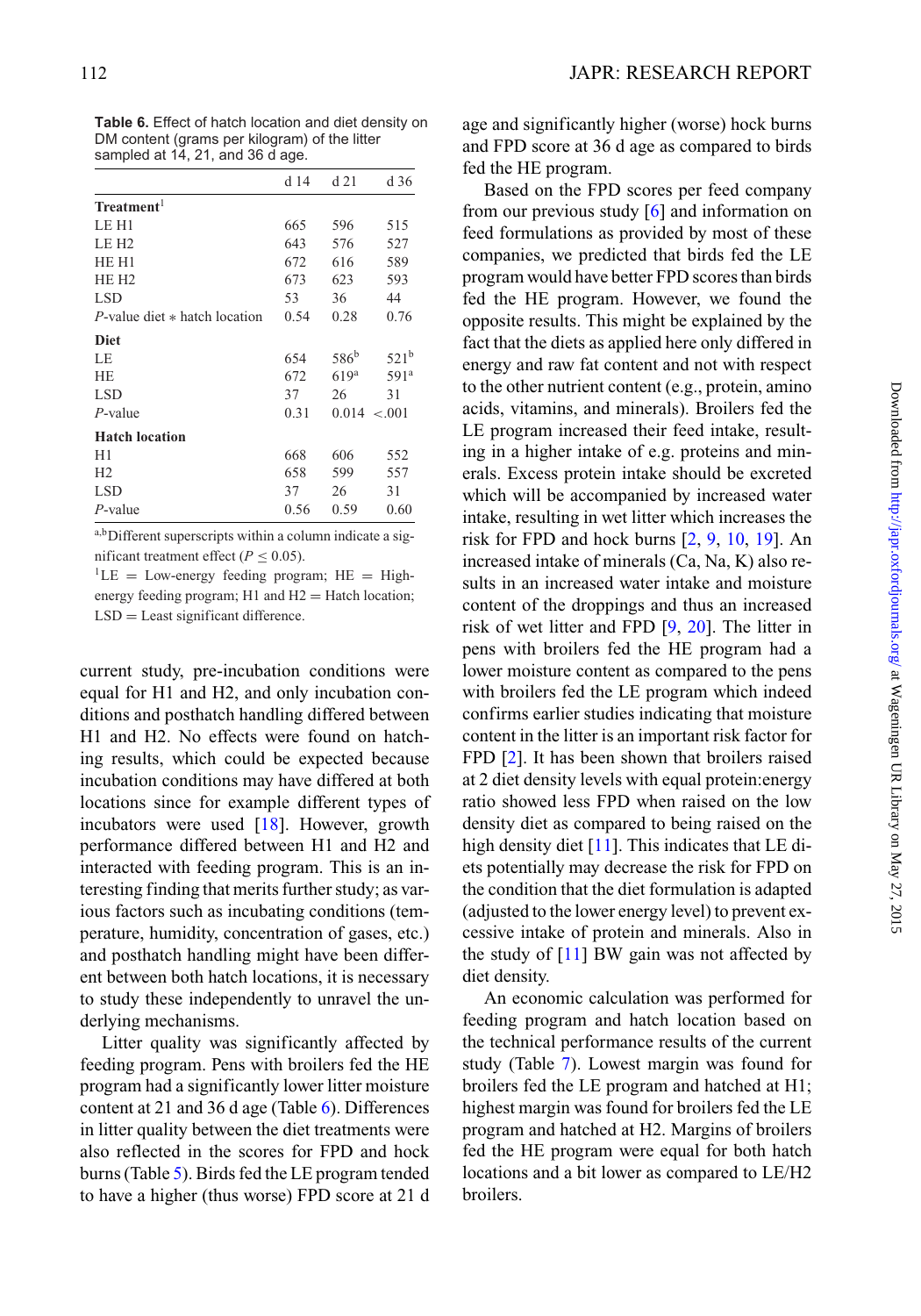|                                    | $LE^2$          |                 |                 | HE <sup>2</sup> |
|------------------------------------|-----------------|-----------------|-----------------|-----------------|
| Parameter                          | H1 <sup>2</sup> | H2 <sup>2</sup> | H1 <sup>2</sup> | H2 <sup>2</sup> |
| Live weight $(g)$                  | 2.036           | 2.173           | 2.125           | 2.144           |
| Feed conversion                    | 1,677           | 1,645           | 1,584           | 1,584           |
| Economic results                   |                 |                 |                 |                 |
| Gross income (sale of birds) $(A)$ | 165,95          | 176,73          | 174,07          | 174,37          |
| One-day-old chickens (B)           | 33,00           | 33,00           | 33,00           | 33,00           |
| Feed costs $(C)$                   | 102,38          | 107,32          | 105,81          | 105,99          |
| Total variable expenses (D)        | 18,10           | 18,12           | 18,11           | 18,11           |
| Gross margin $[A-(B+C+D)]$         | 12,11           | 18,29           | 17,14           | 17,27           |

<span id="page-8-9"></span>**Table 7.** Calculated economic results (in  $\epsilon$  cent per broiler placed) for the different combinations of hatch location and diet density<sup>1</sup>.

<sup>1</sup>Calculations were based on reference values for Dutch broiler farms according to [\[21\]](#page-9-11), a return price of  $\epsilon_{0.835/kg}$  broiler delivered at slaughter, a feed price of  $\epsilon_{0.315/kg}$  for the LE program, a feed price of  $\epsilon$ 0.3308/kg for the HE program (feed prices according to indications of manufacturer), and a wheat price of  $\epsilon$ 0.20/kg.

 ${}^{2}$ LE = Low-energy feeding program; HE = High-energy feeding program; H1 and H2 = Hatch location.

# **CONCLUSIONS AND APPLICATIONS**

- 1. Incubation and hatching broiler eggs from one parent stock at 2 hatch locations from one company did not result in differences in hatching results or FPD scores, but did result in a different BW gain, feed, and water intake.
- 2. Differences between hatch locations were mainly due to an interaction with feed program; growth performance of broilers fed the HE feed program were similar for both hatch locations, but significant differences in BW gain, feed, and water intake were found between hatch location when broilers were fed an LE feed program.
- 3. Providing broilers with an LE feed program resulted in more FPD and a worse feed conversion as compared to broilers that were fed a HE feeding program, taking into account that the diets were not isonitrogenous.
- 4. Therefore, with respect to FPD and growth performance, a HE feed program is preferred over a LE feed program when feeding nonisonitrogenous diets. The differences in growth performance between the 2 hatch locations merit further study but indicate the importance of the incubation and hatching environment and posthatch handling in relation to the performance of broilers on-farm.

# **REFERENCES AND NOTES**

<span id="page-8-8"></span>1. de Jong, I. C., H. Gunnink, and J. van Harn. 2014. Wet litter not only induces footpad dermatitis but also reduces overall welfare, technical performance, and carcass yield in broiler chickens. J. Appl. Poult. Res. 23:51–58.

<span id="page-8-2"></span>2. Shepherd, E. M., and B. D. Fairchild. 2010. Footpad dermatitis in poultry. Poult. Sci. 89:2043–2051.

<span id="page-8-0"></span>3. Michel, V., E. Prampart, L. Mirabito, V. Allain, C. Arnould, D. Huonnic, S. Le Bouquin, and O. Albaric. 2012. Histologically-validated footpad dermatitis scoring system for use in chicken processing plants. Br. Poult. Sci. 53:275– 281.

<span id="page-8-1"></span>4. Haslam, S. M., T. G. Knowles, S. N. Brown, L. J. Wilkins, S. C. Kestin, P. D. Warriss, and C. J. Nicol. 2007. Factors affecting the prevalence of foot pad dermatitis, hock burn and breast burn in broiler chicken. Br. Poult. Sci.  $48.264 - 275$ 

<span id="page-8-3"></span>5. de Jong, I. C., T. Veldkamp, and J. Van Harn. 2013. Management tools to reduce footpad dermatitis in broiler chickens. Pages 78–83 in Proc. of the 19th Eur. Symp. on Poult. Nutr. Working Group 2: Nutrition of the European Federation of Branches of the World Poultry Science Association, Potsdam, Germany.

<span id="page-8-4"></span>6. de Jong, I. C., J. van Harn, H. Gunnink, V. A. Hindle, and A. Lourens. 2012. Footpad dermatitis in Dutch broiler flocks: Prevalence and factors of influence. Poult. Sci. 91:1569–1574.

<span id="page-8-5"></span>7. Da Costa, M. J., E. O. Oviedo-Rondon, M. J. Wineland, J. Wilson, and E. Montiel. 2014. Effects of breeder feeding restriction programs and incubation temperatures on progeny footpad development. Poult. Sci. 93:1900– 1909.

<span id="page-8-6"></span>8. Oviedo-Rondon, E. O., M. J. Wineland, S. Funderburk, J. Small, H. Cutchin, and M. Mann. 2009. Incubation conditions affect leg health in large, high-yield broilers. J. Appl. Poult. Res. 18:640–646.

<span id="page-8-7"></span>9. Cengiz, O., J. B. Hess, and S. F. Bilgili. 2012. Influence of graded levels of dietary sodium on the development